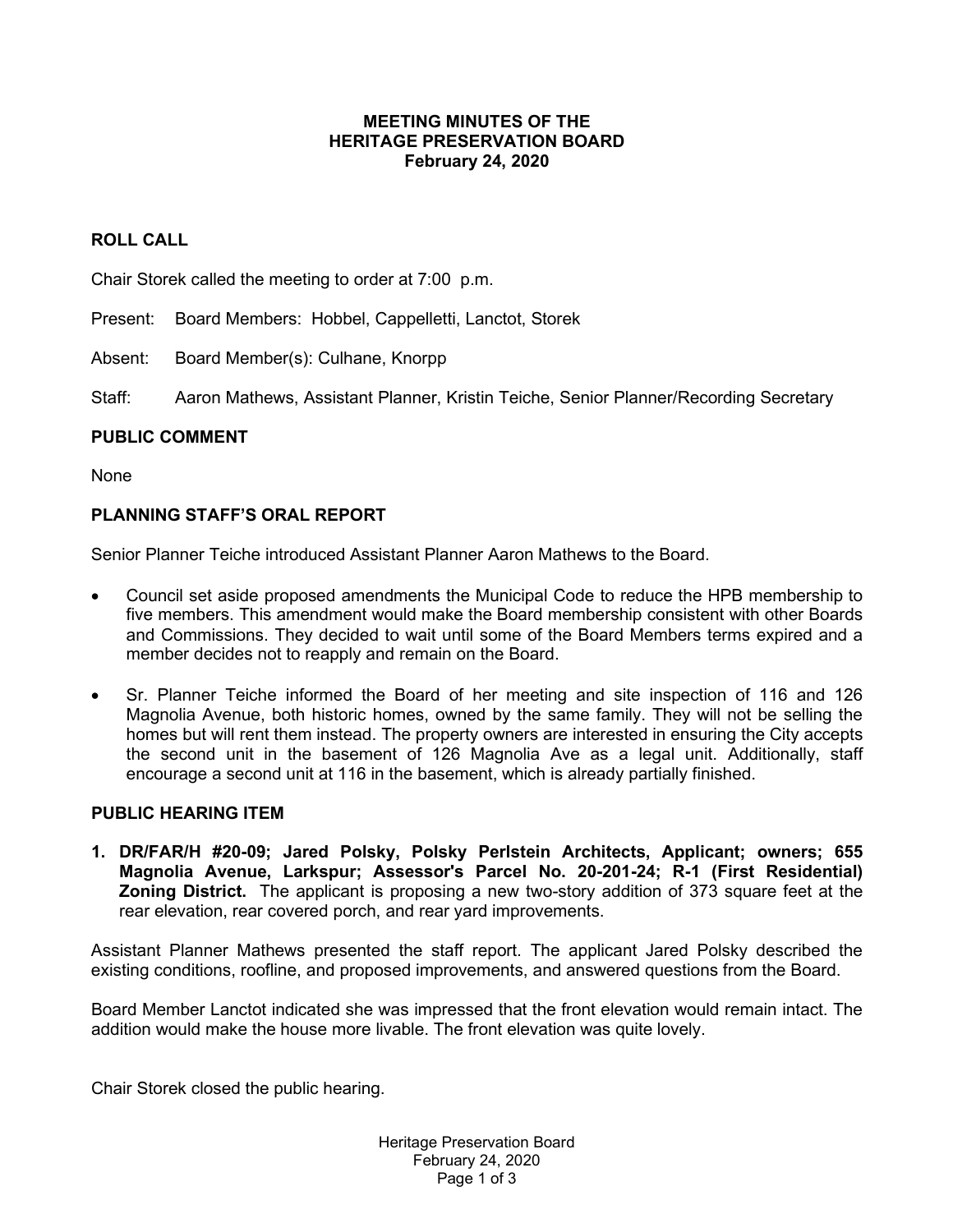Board Member Hobbell noted that the home is quite prominent on the hillside, and visible from the streetscape, however, the addition would not be visible. Does not see any issue with the proposal.

Board Member Cappalletti noted the drawing provides the impression of more space than really exists around the home. He indicated he has no objection.

Board Member Lanctot stated she would go along with the opinion of the historic architect. But she did not agree a different roofline is necessary.

Stair Storek agreed with Board Member Lanctot. He asked if there was a motion.

Board Members Hobbell/Lanctot moved and the Board approved 5-0 (Board Member Knorpp absent) to approve the application.

#### **BUSINESS ITEMS**

2. Election of Officers.

Chair Storek/Lanctot nominated Vice Chair Hobbell for Chair, and the Board approved the motion 5-1 (Board Member Hobbel abstained, Board Member Knorpp absent)

Board Members Lanctot/Storek nominated Board Member Capalletti, and the Board approved the motion 4-1 (Board Member Cappellitti abstained, Board Member Knorpp absent).

- 3. Board Member Reports.
	- Board Member Cappellitti reported that ex-Board Member Sallyanne Wilson has inherited a variety of documents and photographs in fourteen boxes from ex-Board Member Helen Heitkamp's estate. He has been asked to assist in going through these items to determine if any of them should be added to the Heritage Board's archival collection. He wanted to be sure that the other Board Members had no objection to his doing so. He noted that she collected some items, such as news clippings, that would be more appropriate to donate to the California room at the County of Marin. Other items, such as her drafts from the HPB book, staff reports, archeological reports he thought the City may want to keep. Senior Planner Teiche indicted that staff reports could be recycled, as the City would already have a record. Archeological reports and other documents can be brought to the City and staff will go through them.
	- Bon Air Community History Day. Senior Planner Teiche indicated that the Board has a booth reserved at the event. Board Members discussed who was available to staff the table through the day and discussed ideas to promote Larkspur history.
	- Board Member Cappelletti announced to the Board that the library would be permitting a series of history displays in the library cabinet and asked if the Board would like to participate. Board Members discussed items in the Boards archival collection that could be included in a display.

**APPROVAL OF MINUTES** September 5, 2019.